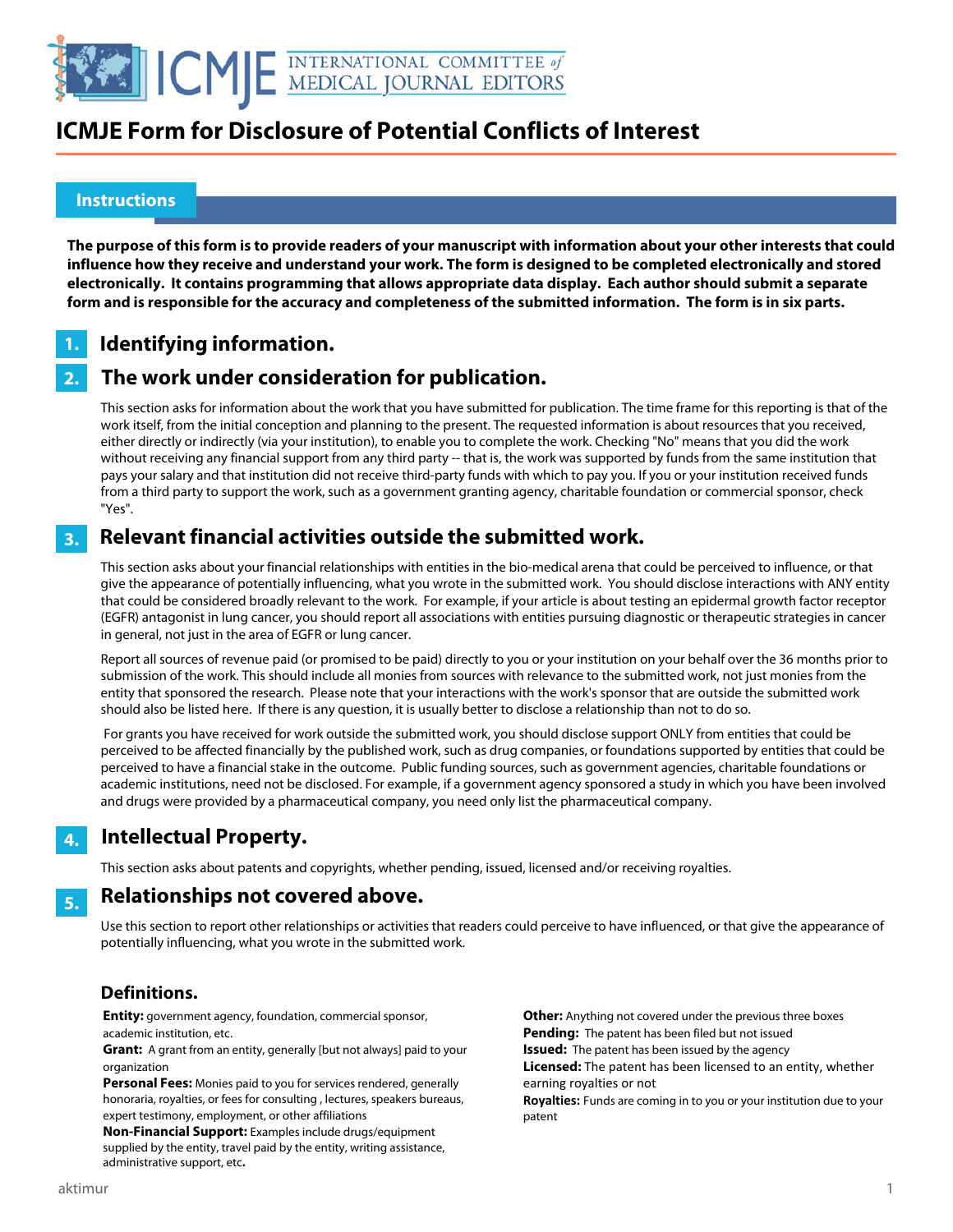

## **ICMJE Form for Disclosure of Potential Conflicts of Interest**

| <b>Section 1.</b>                                                     | <b>Identifying Information</b>                    |                                   |                        |  |  |  |
|-----------------------------------------------------------------------|---------------------------------------------------|-----------------------------------|------------------------|--|--|--|
| 1. Given Name (First Name)<br>recep                                   |                                                   | 2. Surname (Last Name)<br>aktimur | 3. Date<br>06-May-2020 |  |  |  |
| 4. Are you the corresponding author?                                  |                                                   | $\sqrt{Y}$<br>No                  |                        |  |  |  |
| 5. Manuscript Title<br><b>ERAS in Bariatric and Metabolic Surgery</b> |                                                   |                                   |                        |  |  |  |
|                                                                       | 6. Manuscript Identifying Number (if you know it) |                                   |                        |  |  |  |

# **The Work Under Consideration for Publication**

Did you or your institution **at any time** receive payment or services from a third party (government, commercial, private foundation, etc.) for any aspect of the submitted work (including but not limited to grants, data monitoring board, study design, manuscript preparation, statistical analysis, etc.)?

| Are there any relevant conflicts of interest? | l Yes |  | $\vert\bm\sqrt{}\vert$ No |
|-----------------------------------------------|-------|--|---------------------------|
|-----------------------------------------------|-------|--|---------------------------|

### **Relevant financial activities outside the submitted work. Section 3. Relevant financial activities outset**

Place a check in the appropriate boxes in the table to indicate whether you have financial relationships (regardless of amount of compensation) with entities as described in the instructions. Use one line for each entity; add as many lines as you need by clicking the "Add +" box. You should report relationships that were **present during the 36 months prior to publication**.

| Are there any relevant conflicts of interest? | Yes | $\sqrt{}$ No |  |
|-----------------------------------------------|-----|--------------|--|
|-----------------------------------------------|-----|--------------|--|

### **Intellectual Property -- Patents & Copyrights Section 4.**

Do you have any patents, whether planned, pending or issued, broadly relevant to the work?  $\Box$  Yes  $\Box$  No